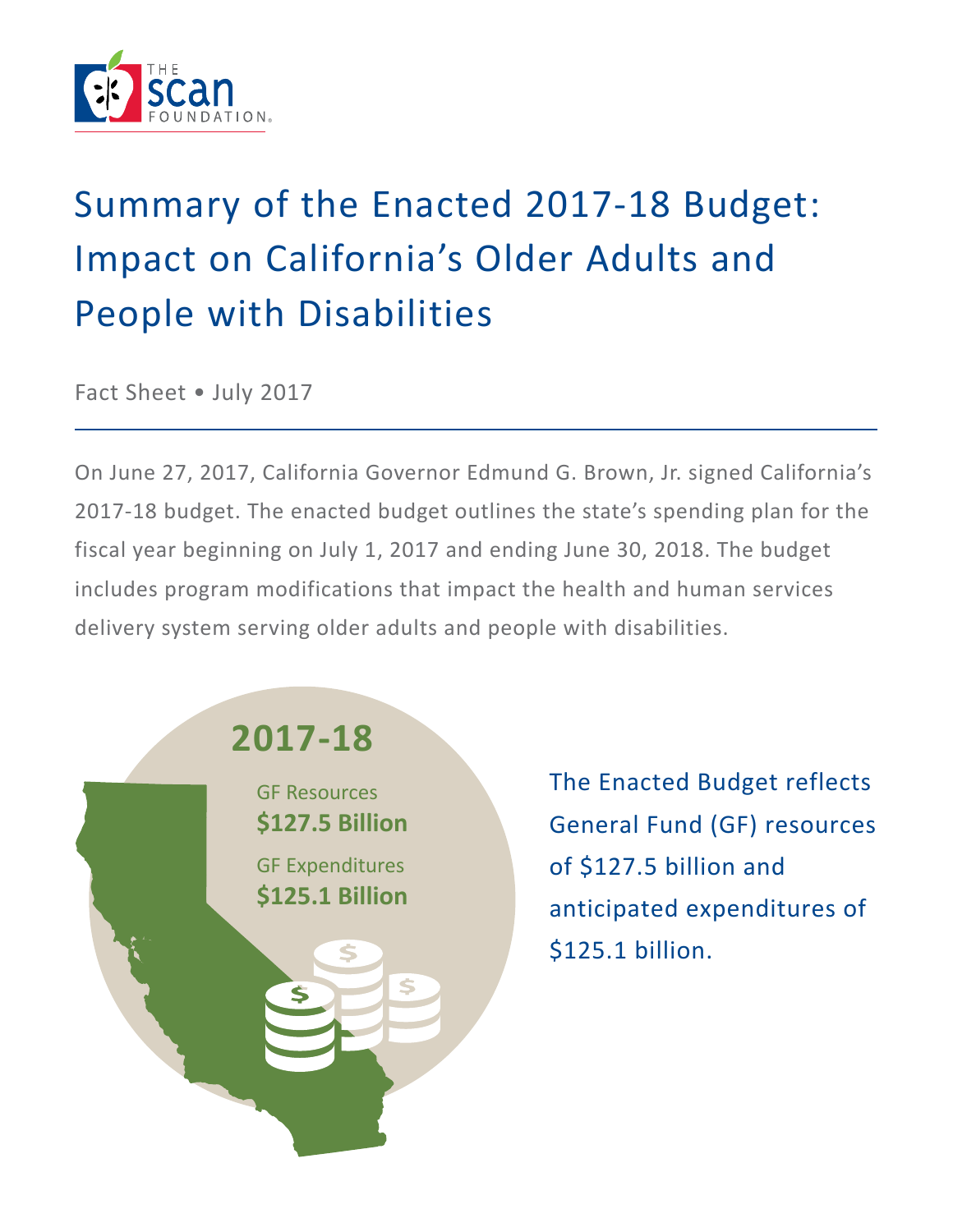## **Overview**

California's enacted budget includes total resources of \$127.5 billion General Fund (GF) and total expenditures of \$125.1 billion GF (an increase of \$3.7 billion over the revised 2016-17 level), along with \$8.5 billion in the Budget Stabilization Account.\* This fact sheet addresses items impacting older adults and people with disabilities included in the 2017-18 budget. Significant changes include:

- Elimination of CCI while extending certain core components;
- A new In-Home Supportive Services (IHSS) funding model;
- Funding to counties to mitigate the cost of IHSS funding model changes;
- Elimination of IHSS Statewide Authority;
- Discontinuation of universal assessment tool development; and
- Restoration of Medi-Cal dental and vision benefits for adults.<sup>2</sup>

## In-Home Supportive Services (IHSS)

Background: The IHSS program provides in-home personal care assistance to low-income adults who are either age 65 years and older, blind, or disabled, and to children who are blind or disabled. Services include assistance with bathing, feeding, dressing, and/or domestic services such as shopping, cooking, and housework so that individuals can remain safely in their own homes. County social workers assess individuals using a standardized assessment to authorize service hours per month based on functional need. IHSS is expected to serve 531,000 recipients in 2017-18, an 8.2 percent increase from 2016-17.3

Federal enforcement of new regulations under the Fair Labor Standards Act (FLSA) requires overtime pay for domestic workers, compensation for providers who travel between multiple recipients, compensation for wait time associated with medical accompaniment, and compensation for time spent in mandatory training.<sup>4</sup> In implementing the new regulations, the 2016-17 budget prohibited an IHSS provider from working more than 66 hours within a work week. Certain providers are exempt from state limits on overtime usage, including live-in family care providers who, as of January 31, 2016, reside in the home of and provide services

<sup>\*</sup> The Budget Stabilization Account is often referred to as the "Rainy Day Fund," in accordance with Proposition 2, the voter-approved Constitutional amendment. $1$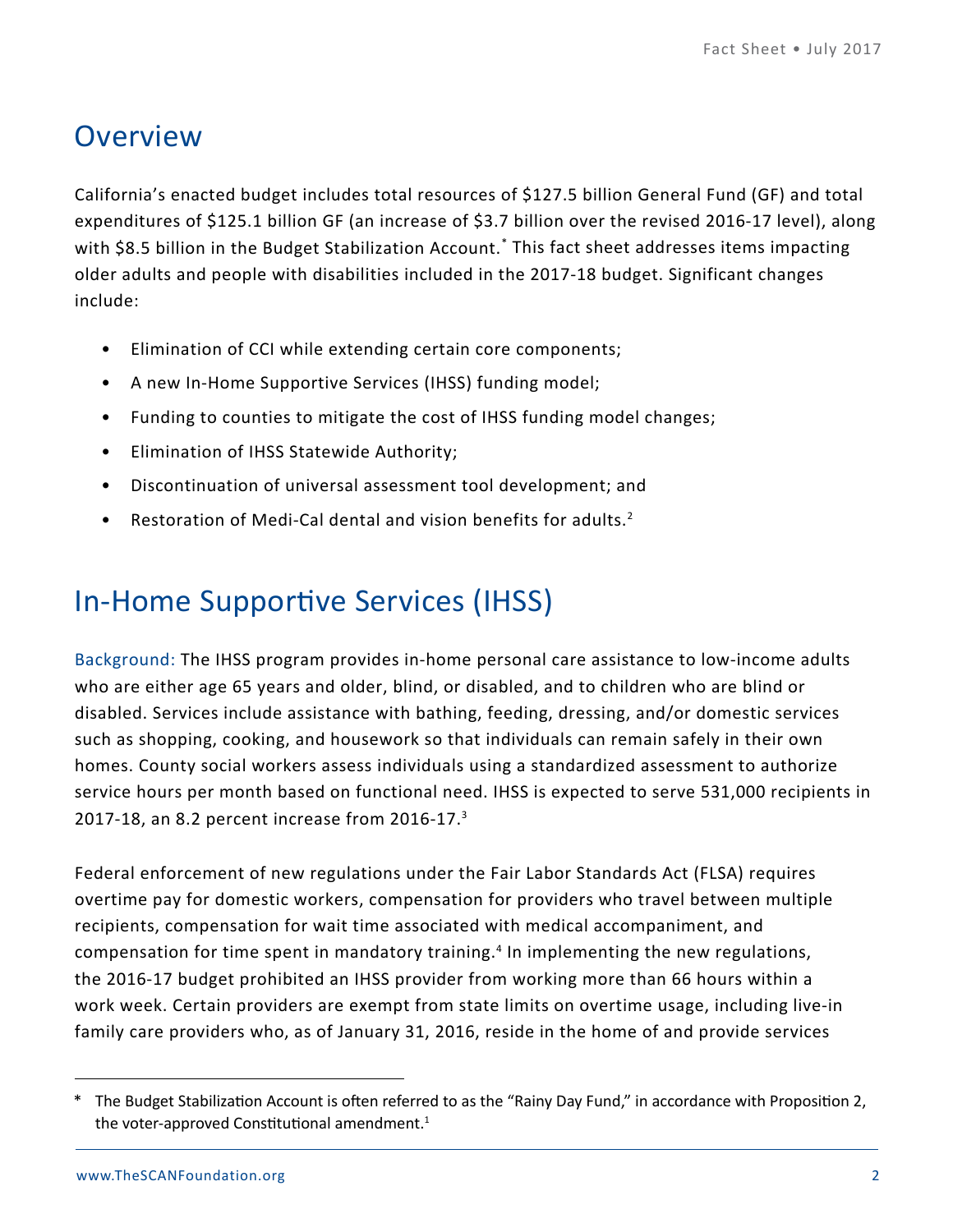to two or more disabled minor or adult children or grandchildren. The 2016-17 budget specified that additional exemptions would be considered on a case-by-case basis for recipients with extraordinary circumstances.<sup>5</sup>

Proposed Budget: It included \$10.6 billion (\$3.2 billion GF) for the IHSS program in 2017-18, a 6.5 percent increase over the revised 2016-17 level.<sup>6</sup>

May Revision: It decreased the IHSS budget by \$22.5 million GF in 2016-17 and \$80.8 million GF in 2017-18, due primarily to a projected decrease in costs associated with IHSS provider travel time and medical accompaniment wait time.<sup>7</sup>

Enacted Budget: It provides \$11.7 billion (\$3.5 billion GF) for the IHSS program in 2017-18, including \$1.9 million GF in 2017-18 for increased costs associated with overtime exemptions for IHSS providers. The budget also outlines exemptions to the FLSA overtime provisions. It requires counties to notify recipients whose providers may be eligible for an exemption, and supply written notification to the provider and recipients of approval or denial of an exemption.<sup>8,9</sup>

### Coordinated Care Initiative & Related IHSS Impact

Background: Enacted as part of California's 2012-13 budget, the Coordinated Care Initiative (CCI) changed how medical care and long-term services and supports (LTSS) are provided for low-income older adults and people with disabilities who qualify for Medi-Cal and those who are dually eligible (Medicare-Medi-Cal beneficiaries) by providing care coordination and integration through Medi-Cal managed care plans in participating counties. The governor's original proposal, as outlined in the proposed 2012-13 budget, laid the groundwork for statewide implementation of CCI.<sup>10</sup> Further, in the initial May 2012 CMC proposal submitted to the Centers for Medicare & Medicaid Services (CMS), the state reiterated its initial intent to expand CCI statewide–four counties in 2013, eight counties in 2014, and statewide in 2015.<sup>11</sup> However, the enacted 2012-13 budget only provided authority to implement CCI in eight counties, without reference to potential statewide implementation.<sup>12,13</sup> CCI was launched in June 2014 and became fully operational a year later in seven counties (Los Angeles, Orange, Riverside, San Bernardino, San Diego, San Mateo, and Santa Clara).14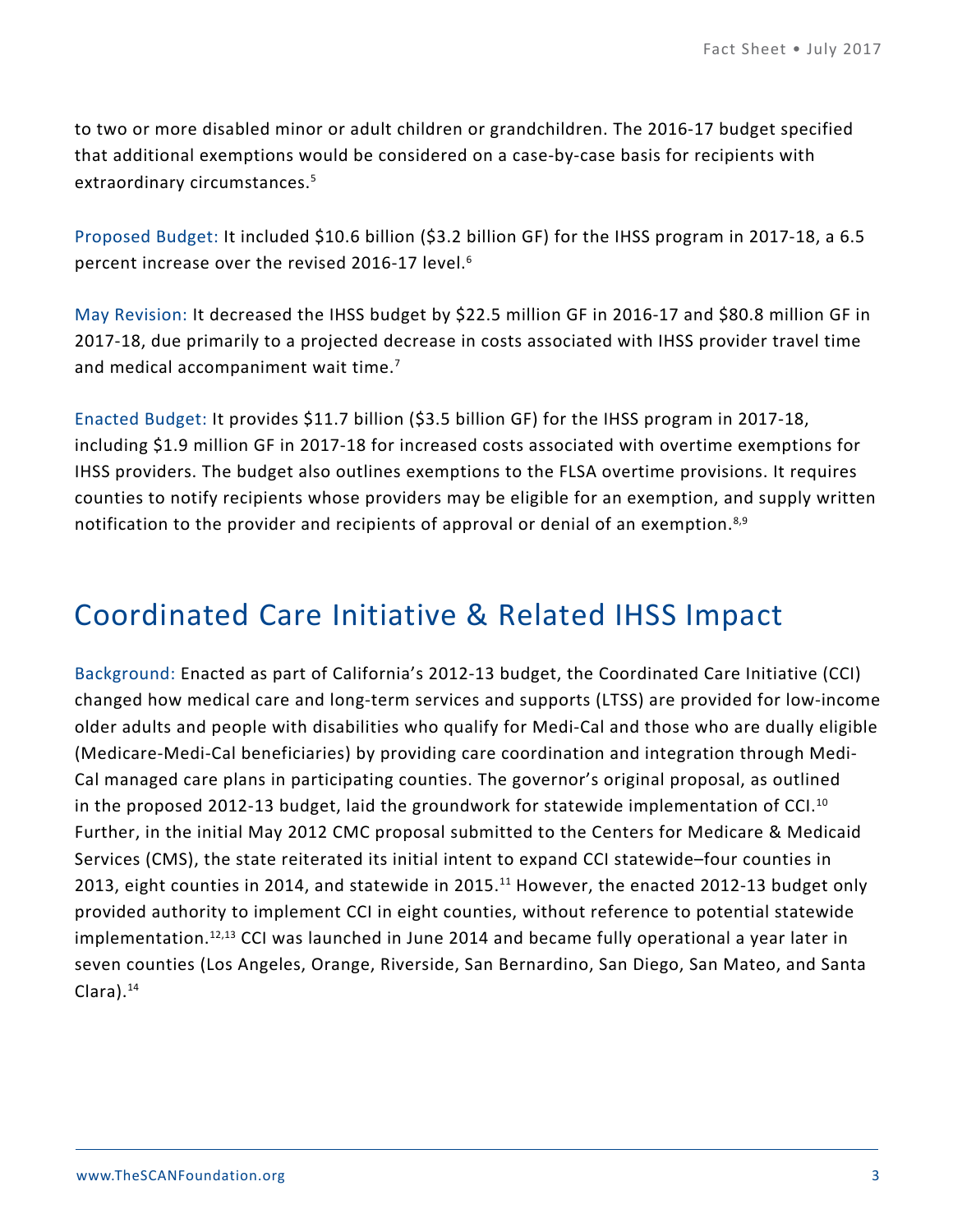| Component                                              | <b>Coordinated Care Initiative</b><br>$(a)$ enacted) <sup>3</sup>                                                                                                                                                                                                                                                                   | <b>Governor's 2017-18</b><br>Proposed Budget <sup>3</sup>                                                                | 2017-18<br>May Revision <sup>7</sup>  | 2017-18<br>Enacted<br>Budget <sup>2</sup> |
|--------------------------------------------------------|-------------------------------------------------------------------------------------------------------------------------------------------------------------------------------------------------------------------------------------------------------------------------------------------------------------------------------------|--------------------------------------------------------------------------------------------------------------------------|---------------------------------------|-------------------------------------------|
| <b>Mandatory</b><br>Medi-Cal<br><b>Managed</b><br>Care | Dual enrollees in seven<br>counties must enroll in a<br>managed care plan for Medi-<br>Cal services                                                                                                                                                                                                                                 | Ends, as part of CCI,<br>effective January 1,<br>2018<br>Proposes extension<br>through 2019                              | No changes<br>from proposed<br>budget | No changes<br>from<br>proposed<br>budget  |
| <b>Managed</b><br><b>LTSS</b>                          | <b>Access to certain Medi-Cal</b><br>LTSS is through managed care<br>in seven counties. Health<br>plans' capitation rates include<br>costs for:<br>• In-Home Supportive<br>Services (IHSS)<br><b>Multipurpose Senior</b><br>Services Program (MSSP)<br>Community-Based Adult<br>Services (CBAS)<br><b>Nursing Facility Services</b> | Ends, as part of CCI,<br>effective January 1,<br>2018<br>Proposes extension<br>through 2019 without<br><b>IHSS</b>       | No changes<br>from proposed<br>budget | No changes<br>from<br>proposed<br>budget  |
| Cal<br><b>MediConnect</b>                              | Dual enrollees in seven<br>counties have benefits<br>between Medicare and Medi-<br>Cal coordinated. Health plans<br>integrate medical and LTSS<br>services, including:<br>• IHSS<br><b>MSSP</b><br><b>CBAS</b><br><b>Nursing Facility Services</b><br>$\bullet$                                                                     | Ends, as part of CCI,<br>effective January 1,<br>2018<br>Proposes extension<br>through 2019 without<br><b>IHSS</b>       | No changes<br>from proposed<br>budget | No changes<br>from<br>proposed<br>budget  |
| <b>Universal</b><br>Assessment                         | State is required to develop<br>and pilot a universal<br>assessment tool to ensure<br>access to needed LTSS                                                                                                                                                                                                                         | Requirement eliminated<br>immediately                                                                                    | No changes<br>from proposed<br>budget | No changes<br>from<br>proposed<br>budget  |
| <b>Statewide</b><br><b>Authority</b>                   | State takes responsibility<br>for negotiating IHSS worker<br>wages and benefits in seven<br>counties                                                                                                                                                                                                                                | <b>Counties resume</b><br>responsibility for<br>negotiating IHSS worker<br>wages and benefits,<br>effective January 2018 | No changes<br>from proposed<br>budget | No changes<br>from<br>proposed<br>budget  |

#### **Table 1: Changes to CCI Addressed in the 2017-18 Budget Process**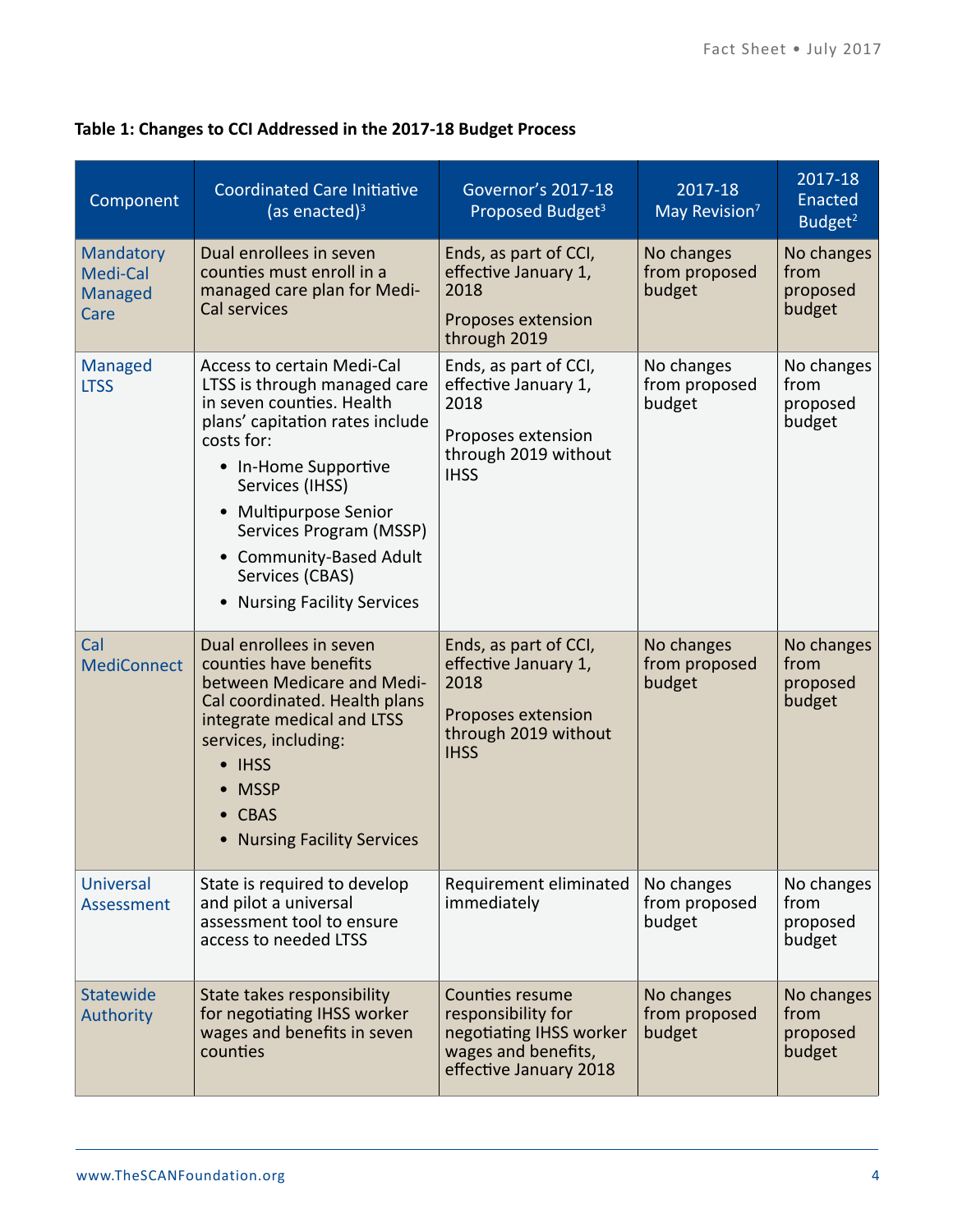| Component           | Coordinated Care Initiative<br>(as enacted) $3$                                                                                                     | Governor's 2017-18<br>Proposed Budget <sup>3</sup>                                                           | 2017-18<br>May Revision <sup>7</sup>                                                                                          | 2017-18<br>Enacted<br>Budget $2$                                                                                                                          |
|---------------------|-----------------------------------------------------------------------------------------------------------------------------------------------------|--------------------------------------------------------------------------------------------------------------|-------------------------------------------------------------------------------------------------------------------------------|-----------------------------------------------------------------------------------------------------------------------------------------------------------|
| <b>IHSS Funding</b> | All counties held to their<br>2011-12 IHSS expenditure<br>levels with marginal increases<br>annually (maintenance of<br>effort [MOE] funding model) | Counties resume<br>responsibility for 35<br>percent of non-federal<br>costs (share of cost<br>funding model) | Reverts back<br>to the MOE<br>funding model,<br>with:<br>• New base for<br>county costs<br>• Phased-in<br>annual<br>inflation | Same MOE<br>funding<br>model<br>proposed<br>in May<br>Revision,<br>with<br>changes<br>to share<br>of cost<br>related<br>to locally<br>negotiated<br>wages |

#### Program Components of CCI:

- 1. Cal MediConnect (CMC): California's Financial Alignment Initiative with CMS, providing dually eligible individuals the option to enroll in one managed care plan responsible for the provision of Medicare and Medi-Cal benefits;<sup>15</sup>
- 2. Mandatory enrollment in Medi-Cal Managed Care: Dually eligible individuals are required to enroll in a managed care plan for Medi-Cal services; and<sup>15</sup>
- 3. Managed long-term services and supports (MLTSS): Medi-Cal funded LTSS are accessed through a managed care plan, including IHSS, Community-Based Adult Services (CBAS), and the Multipurpose Senior Services Program (MSSP) as well as nursing facility care.15

#### CCI State-level Initiatives:

- 1. IHSS Statewide Authority: The state assumed responsibility for negotiating for IHSS worker wages and benefits in the seven counties; $^{14}$  and
- 2. Universal assessment (UA): The state is required to develop and test a UA tool and process in at least two of the seven counties to ensure access to needed LTSS.<sup>14</sup>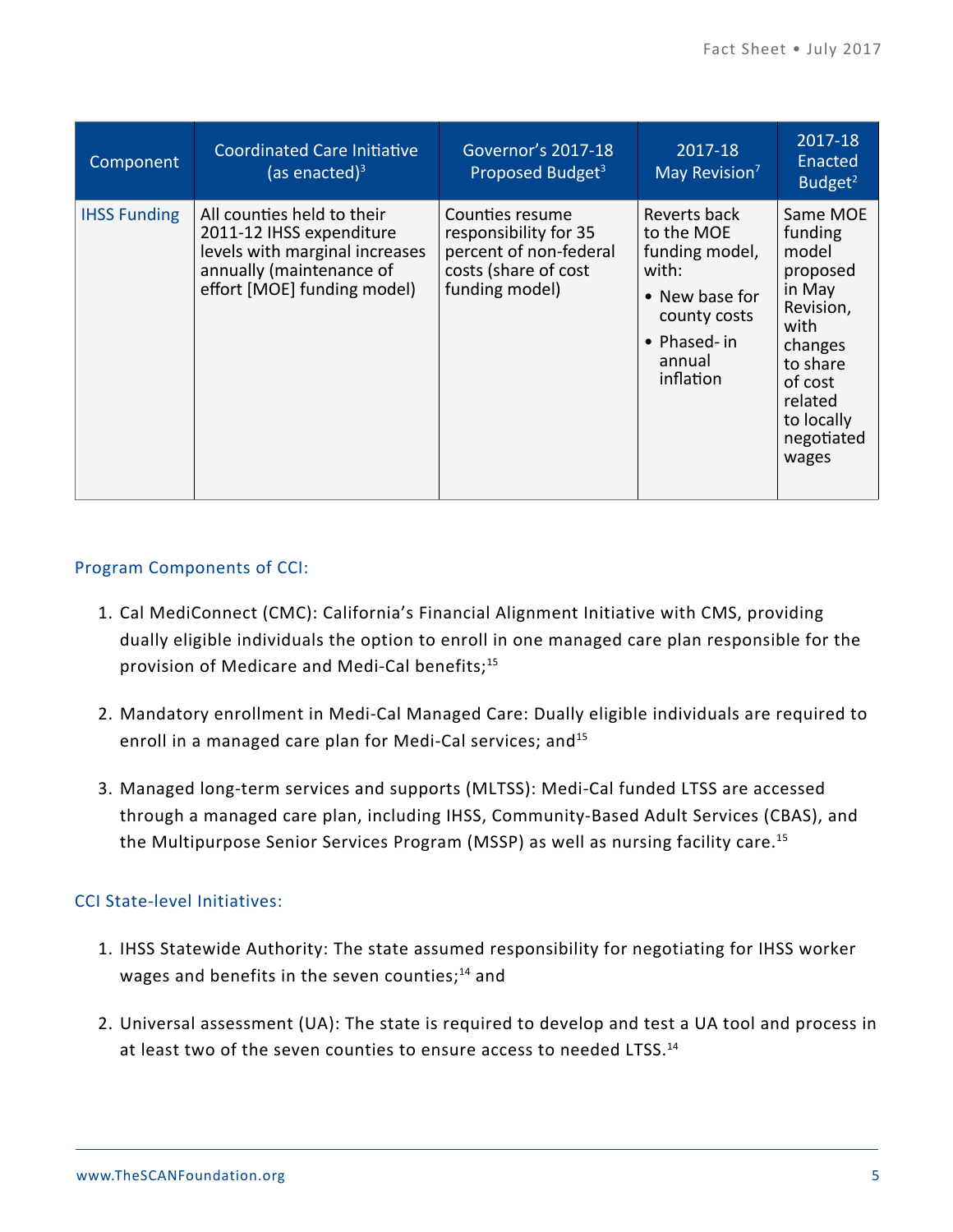#### Operational Provisions:

- 1. Medicare shared savings: CMC includes an agreement between the federal government and state to share savings achieved in Medicare expenditures;<sup>16</sup>
- 2. IHSS financing: CCI includes an IHSS funding formula establishing a maintenance of effort (MOE) agreement for sharing the specific costs in the IHSS program between the state and all 58 counties;<sup>14</sup> and
- 3. LTSS as managed care benefit: Participating Medi-Cal managed care plans in the seven counties receive capitated rates to cover specified LTSS.14
- 4. MSSP transition to managed care benefit: CCI statute includes requirements to transition MSSP† from a federal waiver to a managed care benefit in the seven CCI counties beginning January 1, 2015, or after 19 months of MSSP beneficiary enrollment into managed care. The enacted 2015-16 budget extended the MSSP transition deadline to December 31, 2017, and allowed earlier transition in a county/region when MSSP sites and managed care plans mutually agree on the early transition.<sup>16,17</sup>

Department of Finance Savings Determination: State law requires that the Director of Finance determine if the CCI is cost-effective on an annual basis. The law further states that if not cost effective, CCI would cease operation in the following fiscal year.<sup>14</sup>

Proposed Budget: The Director of Finance completed the annual assessment of CCI and determined it was no longer cost-effective, thereby discontinuing the demonstration in the budget year (January 1, 2018). The termination of CCI meant the removal of, or significant changes to, the following components:

- Removal of IHSS benefits from Medi-Cal managed care plan capitation rates: The proposed budget removed IHSS payments from Medi-Cal managed care plan rates, effective January 1, 2018. This change is anticipated to have no direct impact on IHSS benefits, services for consumers, or workers' wages.3
- Removal of IHSS from CMC and MLTSS: The proposed budget removed the IHSS program from CMC and MLTSS in the seven CCI counties, effective January 1, 2018. The

<sup>†</sup> The MSSP program is a 1915(c) Medicaid waiver program, providing care management to high-need older adults by connecting them with community-based services to help them remain in their homes.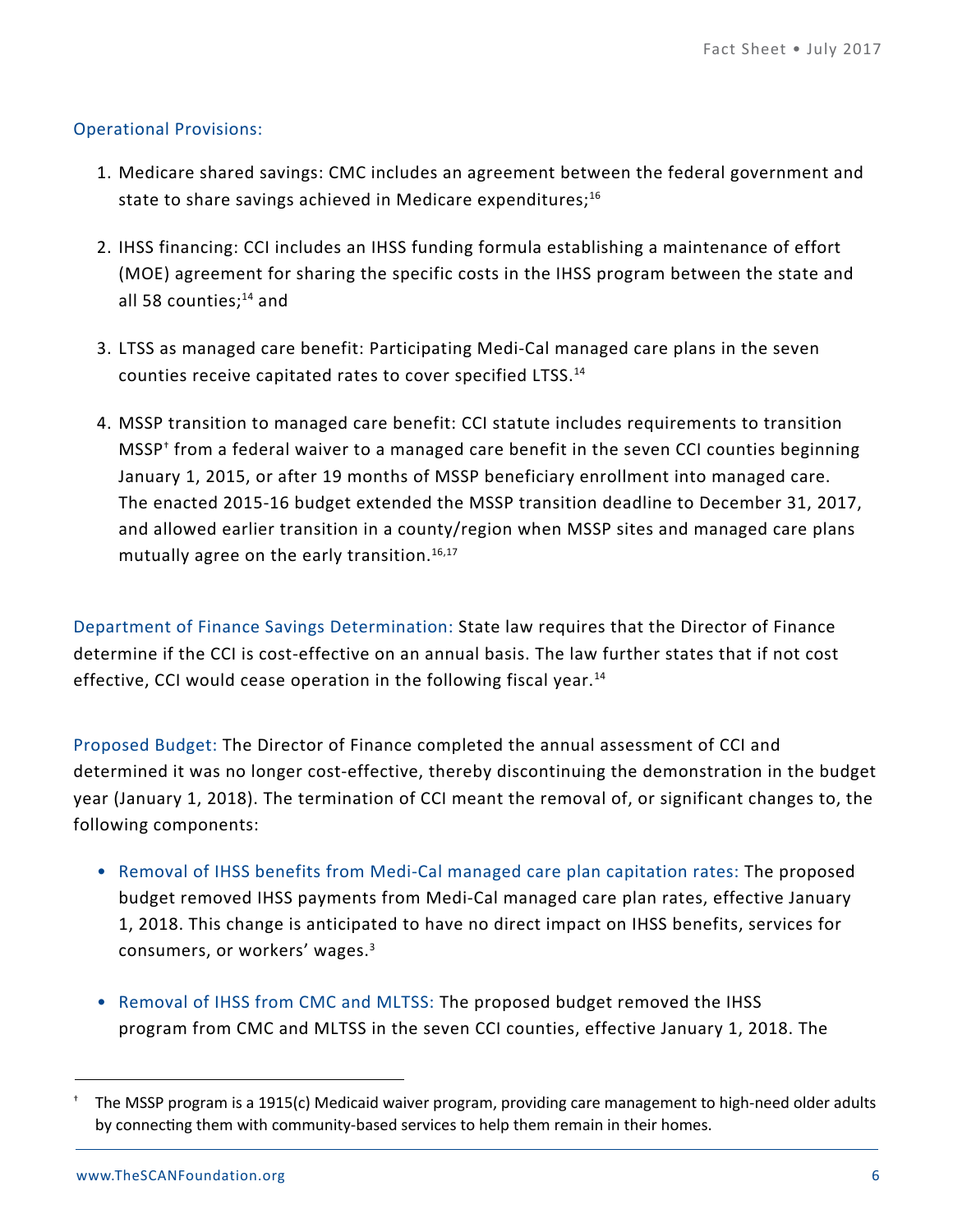Administration will encourage, but not require, Medi-Cal managed care plans to collaborate with IHSS county social workers for care coordination.<sup>3</sup>

- Elimination of Statewide Authority responsible for negotiating IHSS workers' wages and benefits in the seven CCI counties: Per the proposed budget, the seven CCI counties would re-assume responsibility for the collective bargaining process, as was the arrangement prior to CCI.<sup>3,6</sup>
- Re-establishment of the IHSS share of cost funding formula: The proposed budget terminated the CCI's IHSS MOE financing arrangement and reinstated the state-county share of cost arrangement for IHSS in all 58 counties. With the share of cost, counties would have resumed responsibility to cover 35 percent of the non-federal portion of IHSS program costs. The share of cost financing arrangement would have yielded approximately \$626 million in state GF savings with a corresponding shift of these costs to counties, resulting in "financial hardship and cash-flow problems" for the counties.  $3,18$
- Discontinuation of the UA tool: The proposed budget halted efforts to establish a UA tool.<sup>6</sup> (See "Universal Assessment" section for more information).
- MSSP transition delay: The proposed budget included to further delay of the full transition of the MSSP waiver into managed care plans for another two years.<sup>6</sup>

While the Director of Finance reported that CCI was no longer cost-effective,<sup>19</sup> the proposed budget estimated \$20 million GF savings attributed to the CMC program.6,20 As such, the following program components in the seven CCI counties were proposed to continue through December 31, 2019:

- CMC operation extended: Dually eligible individuals would continue to have the option to enroll, with Medicare and Medi-Cal services organized through one managed care plan.<sup>3</sup>
- Mandatory enrollment in Medi-Cal managed care: Dually eligible individuals residing in the seven counties would continue to be required to enroll in a managed care plan. $3$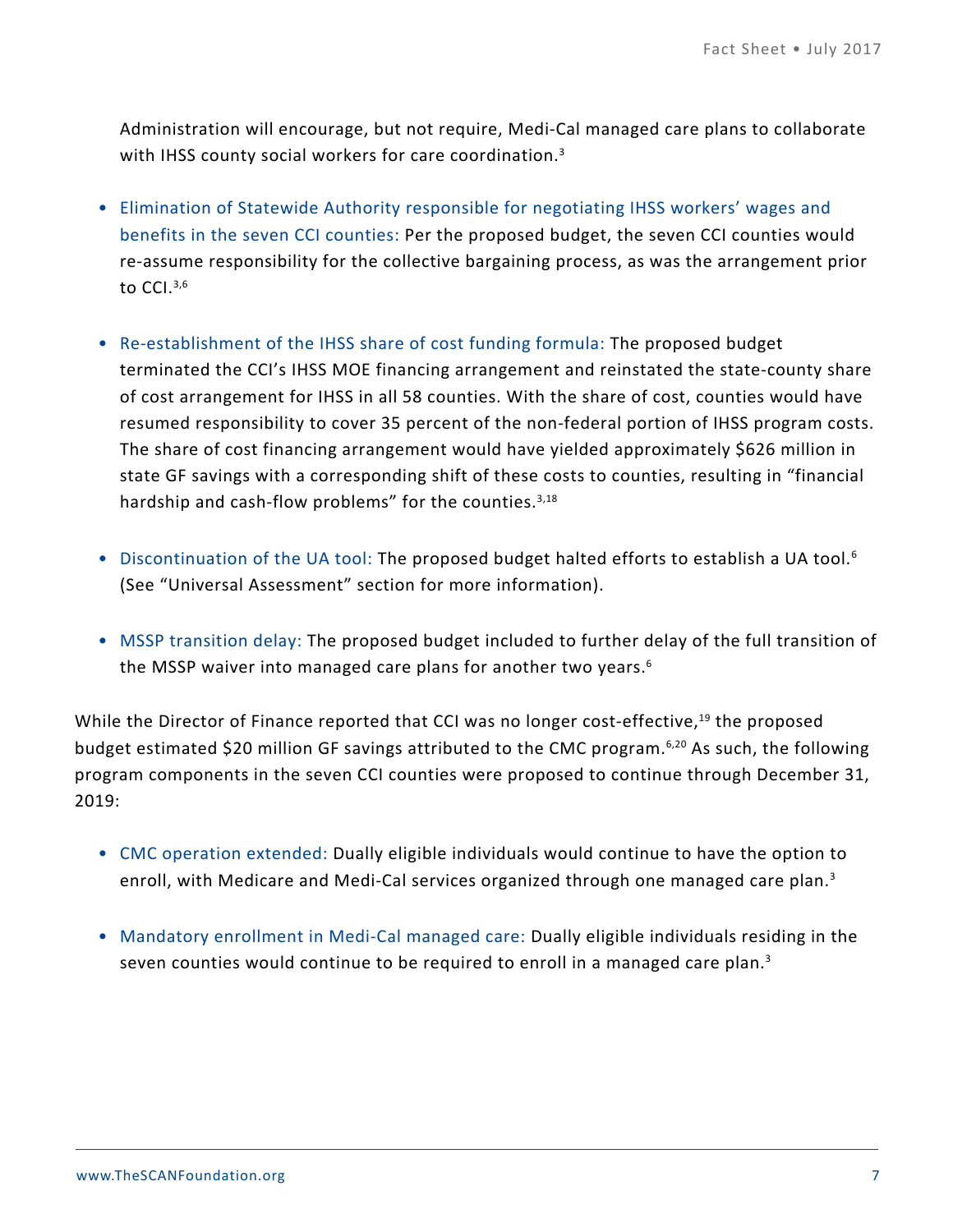• MLTSS: Medi-Cal-only and dually eligible individuals in the seven counties would continue to access CBAS<sup>‡</sup>, MSSP, and nursing facility care through managed care plans. Managed care plans would no longer include IHSS, but will be encouraged to work with counties to coordinate care.3

May Revision: It maintained the changes to CCI proposed in January, with the following adjustments to two IHSS-related components:

- Elimination of Statewide Authority responsible for negotiating IHSS workers' wages and benefits in the seven CCI counties: The May Revision continued dissolution of the Statewide Authority, and proposed to modify the state's portion of IHSS wage and benefit costs.<sup>7</sup>
- Re-establishment of the IHSS share of cost funding formula: The May Revision established a new MOE financing arrangement, with a new base for county costs and a phased-in annual inflation factor.<sup>7</sup> To mitigate the financial impact to the counties and assist with the transition to the revised funding arrangement, the May Revision proposed the following:
	- GF assistance: Provided counties with \$400 million GF in 2017-18, \$330 million in 2018-19, \$200 million in 2019-20, and \$150 million in 2020-21 and ongoing.<sup>7</sup>
	- Redirect Vehicle License Fee growth: Redirected all Vehicle License Fee growth for three years from the Health, County Medical Services Program (CMSP), and Mental Health Subaccounts to the Social Services Subaccount, which includes IHSS. In the fourth and fifth years, 50 percent of this Vehicle License Fee growth will be redirected to the Social Services Subaccount.7
	- Share of cost cap: The state's portion of IHSS wage and benefit costs will be capped at \$1.10 above the hourly state minimum wage, in accordance with specified details.<sup>7</sup>
	- Inflation factor: Established a new base for county costs of IHSS in 2017-18 that includes services and administrative costs. An annual inflation factor, as specified by the Administration, would be phased in and applied to the base.<sup>7</sup>

<sup>‡</sup> CBAS is a Medi-Cal managed care plan benefit in all 58 counties.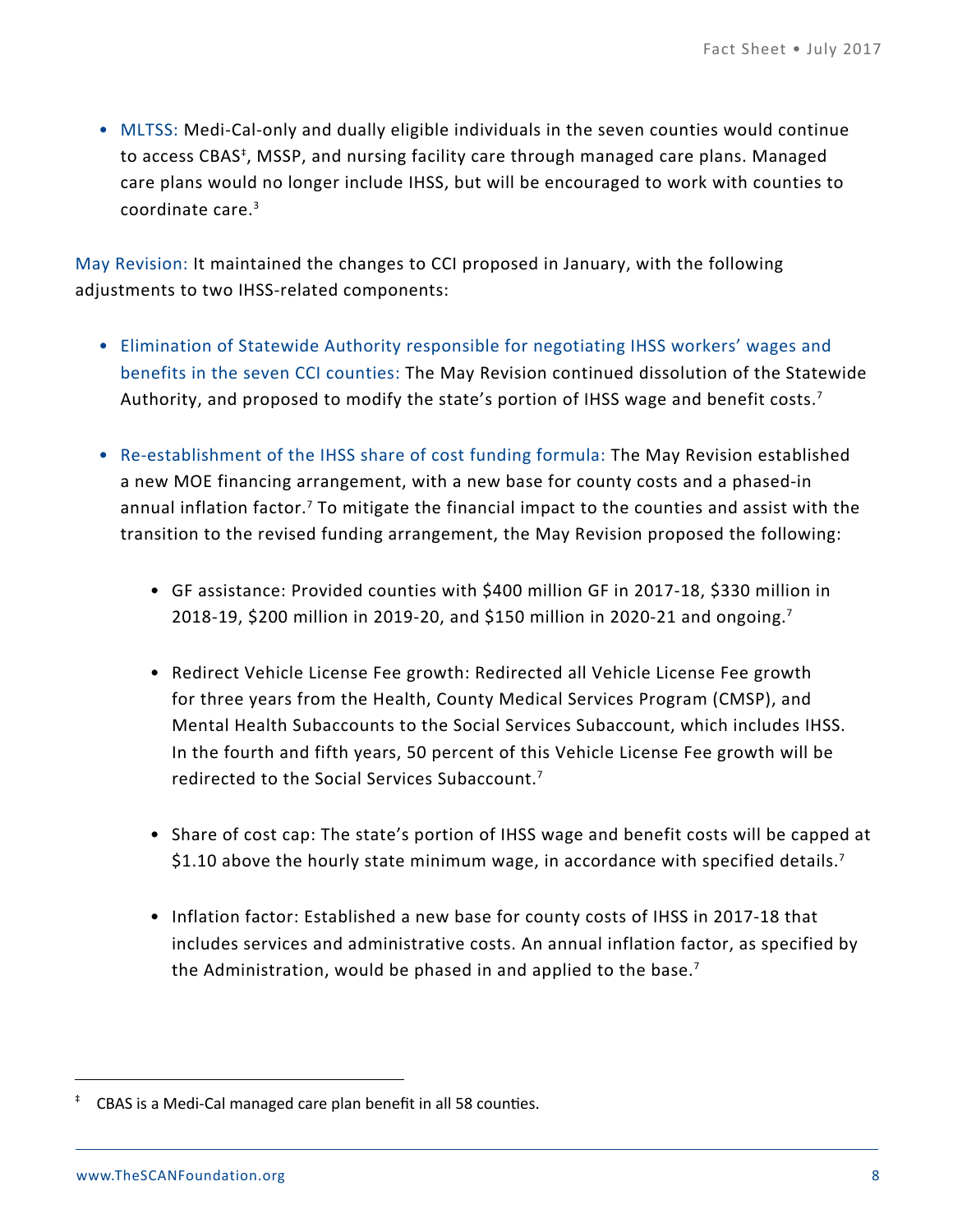• Loan option for counties: Proposed that counties experiencing financial hardship due to the increased IHSS costs could apply to the Department of Finance for a low interest loan.<sup>7</sup>

Enacted Budget: It maintains the changes to CCI proposed in January. CCI will be formally eliminated as of January 1, 2018, with certain components re-established and continuing for an additional two years. The enacted budget also builds on adjustments to IHSS and MSSP proposed throughout the budget process:§

- Elimination of Statewide Authority responsible for negotiating IHSS workers' wages and benefits in the seven CCI counties: It eliminates the Statewide Authority, returning collective bargaining to counties. Beginning July 1, 2017, if a county does not conclude bargaining with its IHSS workers within nine months, the union may appeal to the Public Employment Relations Board.<sup>21</sup>
- Re-establishment of the IHSS share of cost funding formula: It maintains the MOE structure proposed in the May Revision with changes to the share of cost formula related to locally negotiated wages. The budget also provides a one-time increase of \$37 million for county administrative costs, and calls for the state and counties to work together to update the methodology for setting county administrative cost limits in the future. In addition, the Department of Finance, in consultation with the California State Association of Counties and other affected parties, is required to reexamine 1991 realignment as part of its development of the 2019-20 budget.<sup>2,21,22</sup>
- MSSP transition delay: The MSSP transition will occur no sooner than December 31, 2019, or on the date managed care health plans and MSSP providers satisfy the readiness criteria, whichever is earlier. The Department of Health Care Services (DHCS), managed care health plans, and MSSP providers are to collaborate on development of standards that create an integrated, person-centered care management and care coordination model that works within the context of managed care, exploring which portions of the MSSP model are adaptable while maintaining the model's integrity and efficacy.<sup>23</sup>

See the Legislative Analyst's Office report, [The 2017-18 Budget: California Spending Plan \(Preliminary\),](http://lao.ca.gov/Publications/Detail/3694) for details of the IHSS changes related to the discontinuance of CCI .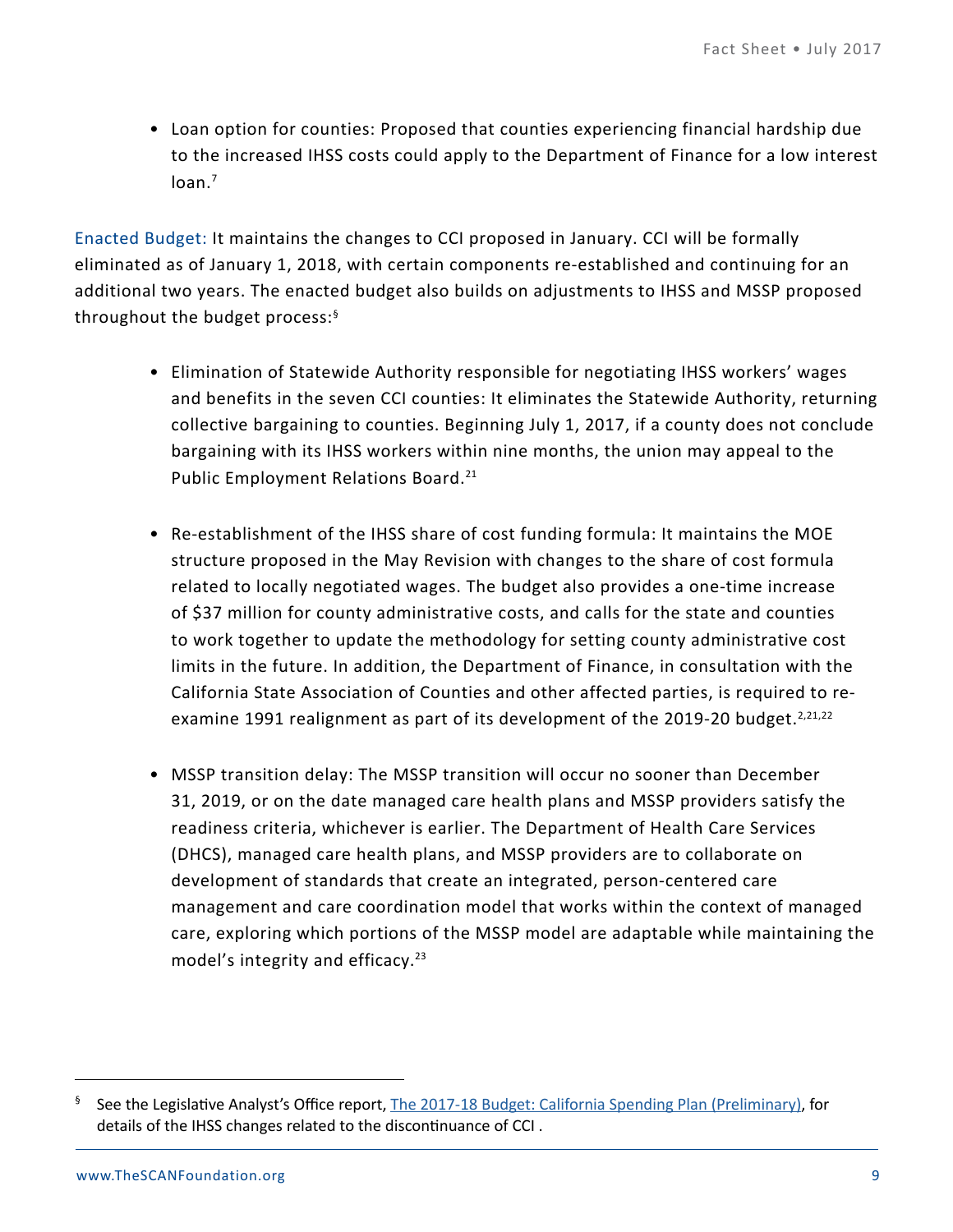# Other CCI Provisions

#### Program for All Inclusive Care for the Elderly

Background: The Program of All-Inclusive Care for the Elderly (PACE) is an integrated care program for Medi-Cal beneficiaries who are 55 and older, certified by the state to need nursing home level of care, and are able to live safely in the community with support. The program serves dual eligibles and non-dual eligibles in 12 counties, including six of the seven CCI counties, and operates as a provider-based plan that specializes in serving older adults and persons with disabilities who have higher care needs and require coordinated care to continue living as independently as possible. The initial authorization for the CCI recognizes PACE as an option for beneficiaries who are eligible for enrollment in Cal MediConnect. PACE plans are required to be presented as a Cal MediConnect enrollment option in the CCI counties and included in all enrollment materials and outreach programs. However, PACE has not been offered as an enrollment option for beneficiaries required to enroll in a Medi-Cal managed care plan for receipt of specified LTSS.

Enacted Budget: It requires that DHCS inform individuals in the seven CCI counties that must enroll in MLTSS of their right to be assessed for and choose PACE.<sup>23</sup>

### Universal Assessment

Background: California's home and community-based programs operate with separate eligibility determination and assessment processes, creating inefficiencies in the administration of programs and difficulties for the consumer in accessing necessary programs and services. CCI authorizing statute required the Departments of Health Care Services, Aging, and Social Services to consult with stakeholders to develop a UA process, including the development of a UA tool for IHSS, CBAS, and MSSP. The process sought to facilitate better care coordination, enhance consumer choices, and reduce administrative inefficiencies.<sup>24</sup> In prior budgets, resources were set aside for development, piloting, and evaluation of the UA tool in 2-4 CCI counties.

Proposed Budget: The termination of CCI eliminated the UA effort, resulting in GF savings of \$500,000 for the Department of Social Services budget.<sup>25</sup>

May Revision: It maintained elimination of the UA effort.

Enacted Budget: It maintains elimination of the UA effort.3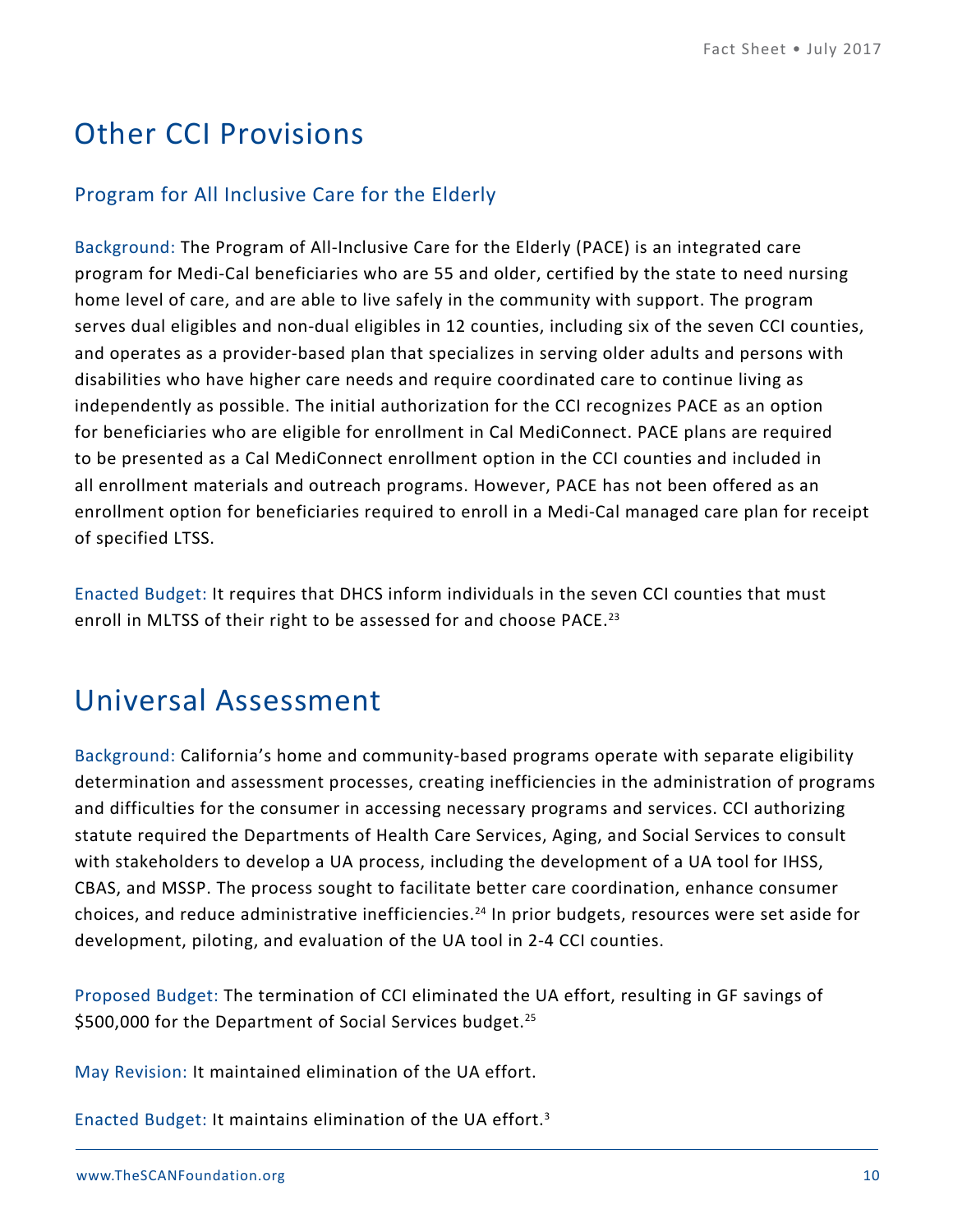# Optional Medi-Cal Benefits: Dental and Vision

Background: Dental and vision benefits are optional services under Medi-Cal, meaning the state is not required to fund these services as part of the Medi-Cal program. Prior to 2008, California included dental and vision care as part of the Medi-Cal benefits package for adults as well as children, but both were cut during the Great Recession. In 2014, the state returned limited dental services through Denti-Cal.

Enacted Budget: Restores Medi-Cal funded dental and vision services as follows:

- Dental benefit: It includes \$34.7 million GF in 2017-18 and \$72.9 million GF in subsequent years to restore full dental benefits for Medi-Cal eligible adults, effective January 1, 2018.<sup>2,9</sup>
- Vision benefit: It includes statutory changes to restore optometric and optical services for Medi-Cal eligible adults, effective January 1, 2020, if the Legislature includes funding in budget. $2.9$

### Developmental Disabilities

Background: Governed by the Lanterman Developmental Disabilities Act and the Early Intervention Services Act, California's developmental disabilities service system consists of both Regional Centers and state-operated facilities. Regional Centers provide or coordinate services that include diagnosis and assessment, care monitoring, advocacy for the protection of legal, civil, and service rights, as well as training and education for individuals and their families. The state-operated facilities consist of three developmental centers and one community facility that provide 24-hour habilitation and treatment services for residents with developmental disabilities. The Administration announced in 2015 the planned closure of the three remaining developmental centers: Sonoma, Fairview, and the general treatment area of Porterville. The secure treatment program at Porterville will remain while the Department of Developmental Services (DDS) works to develop new models of care that provide community-based residential and support services to individuals in the program. $3$ 

#### Proposed Budget:

• Developmental center closures: The proposed budget included \$450 million (\$330 million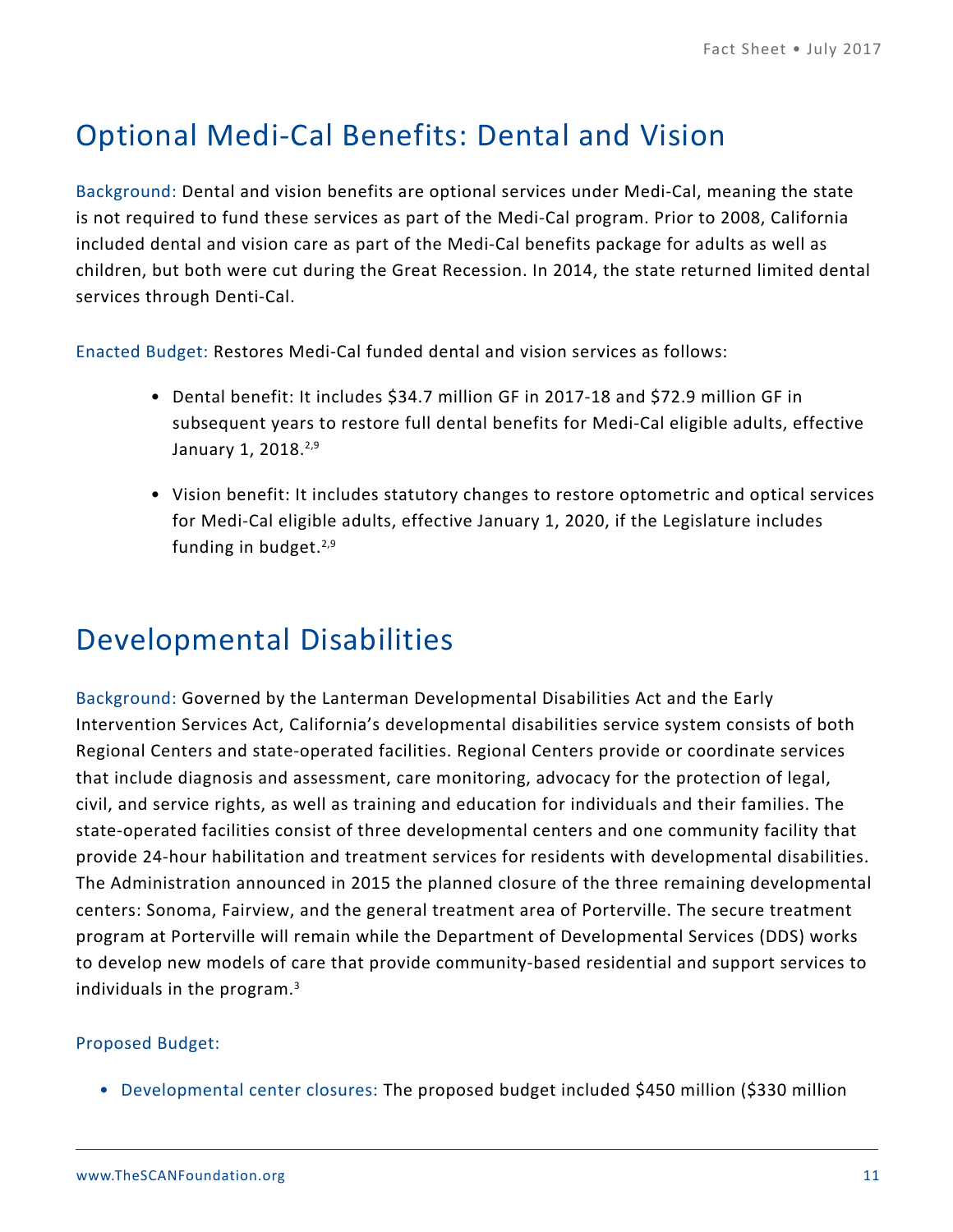GF) for developmental center operations, an \$80 million decrease over the updated 2016- 17 budget. In addition, the proposed budget included \$505,000 GF for costs related to developmental center closures, as well as \$597,000 (\$544,000 GF) and four staff positions for increased oversight of new community housing projects to support individuals moving out of the state developmental centers.<sup>26</sup>

• Minimum wage: The proposed budget included an increase of \$72 million (\$48 million GF) to cover the increase in the state minimum hourly wage.<sup>26</sup>

May Revision: It maintained the provisions outlined in January, and provided \$7.5 million GF in 2017-18 to establish acute crisis facilities in the community, as well as two, 24-hour mobile acute crisis teams to provide in-home treatment and stabilization services. The Administration proposed to establish intensive transition and support services, including wraparound residential services, through individual evaluations, assessments, and treatment recommendations.<sup>7</sup>

Enacted Budget: In addition to the provisions outlined in both January and May, the enacted budget includes \$5.6 million GF in 2017-18 to remove the 90 hour, per quarter limit for home respite services effective January 1, 2018. It also includes statutory changes that allows DDS to provide grant funding directly to community-based organizations to promote equity and reduce disparities when purchasing services for their population.<sup>2,27</sup>

### Housing and Disability Advocacy Program

Background: Enacted as part of the "No Place Like Home" Initiative in the 2016-17 budget, the Housing and Disability Advocacy Program sought to provide matching funds for local governments to connect homeless and at-risk individuals to Supplemental Security Income (SSI) and other benefits.28

Proposed Budget: It halted implementation of the Housing and Disability Advocacy Program, citing "fiscal constraints," for savings of \$45 million GF.<sup>3</sup>

May Revision: It maintained program stoppage proposed in January.<sup>7</sup>

Enacted Budget: It includes one-time funding of \$45 million GF to extend the Housing and Disability Advocacy Program for one year.<sup>2</sup>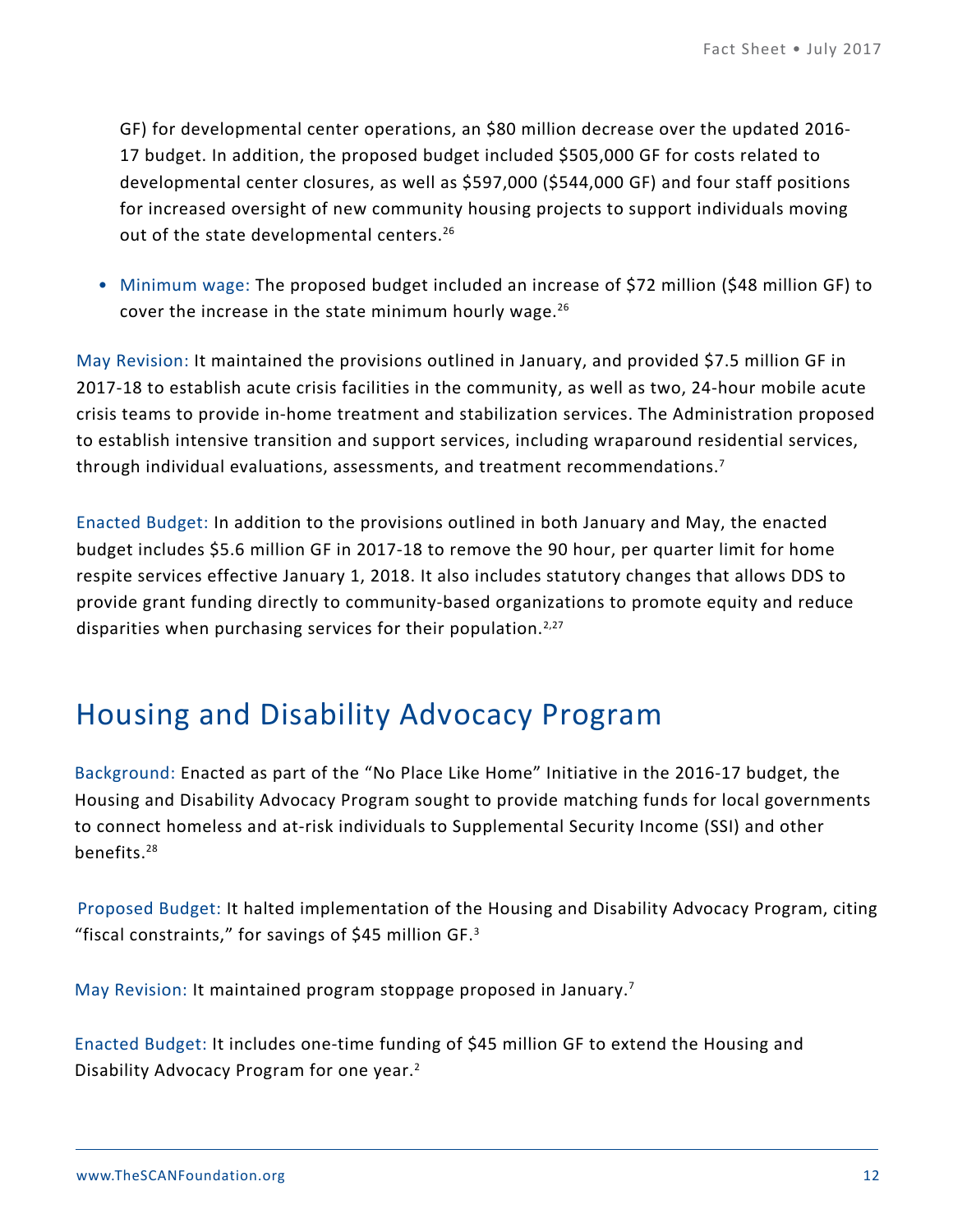# Supplemental Security Income/State Supplementary Payment (SSI/SSP)

Background: The federal SSI program provides a monthly cash benefit to eligible aged, blind, and disabled persons who meet the program's income and resource requirements. The federal Social Security Administration (SSA) administers the SSI/SSP program, making eligibility determinations, grant computations, and issuing combined monthly checks to recipients. In California, the SSI payment is augmented with an SSP grant. The average monthly caseload is estimated to be 1.3 million recipients in 2017-18 (54.8 percent people with disabilities, 44.3 percent older adults, and 0.9 percent people who are blind). The SSA applies an annual cost-of-living adjustment (COLA) to the SSI portion of the grant equivalent to the year-over-year increase in the Consumer Price Index (CPI). The current CPI growth factors are 0.3 percent for 2017 and 2.6 percent for 2018. In the 2016-17 fiscal year, SSI/SSP grant levels increased to a maximum of \$895.72 per month for individuals and \$1,510.14 per month for couples.3

Proposed Budget: It included \$2.9 billion GF for the SSI/SSP program, representing a 2 percent increase (\$55.2 million) over the revised 2016-17 budget estimate. No policy changed for the SSP portion of the SSI/SSP grant. The budget increase reflects a higher average per person SSI/SSP payment offset by lower caseload.<sup>3,29</sup>

May Revision: It decreased SSI/SSP program funding by \$34.1 million GF in 2016-17 and \$37.3 million GF in 2017-18, based on updated caseload and average cost-per-person/couple projections.7

Enacted Budget: It includes \$2.9 billion GF for the SSI/SSP program with no policy change for the SSP portion of individuals' SSI/SSP grant.9

### Independent Living Centers

Background: Independent Living Centers advocate for disability rights and provide services and supports for people with disabilities to live in the community. The 2016-17 budget included a \$705,000 GF augmentation to the Department of Rehabilitation for the administration of independent living services in three regions in California.<sup>5</sup>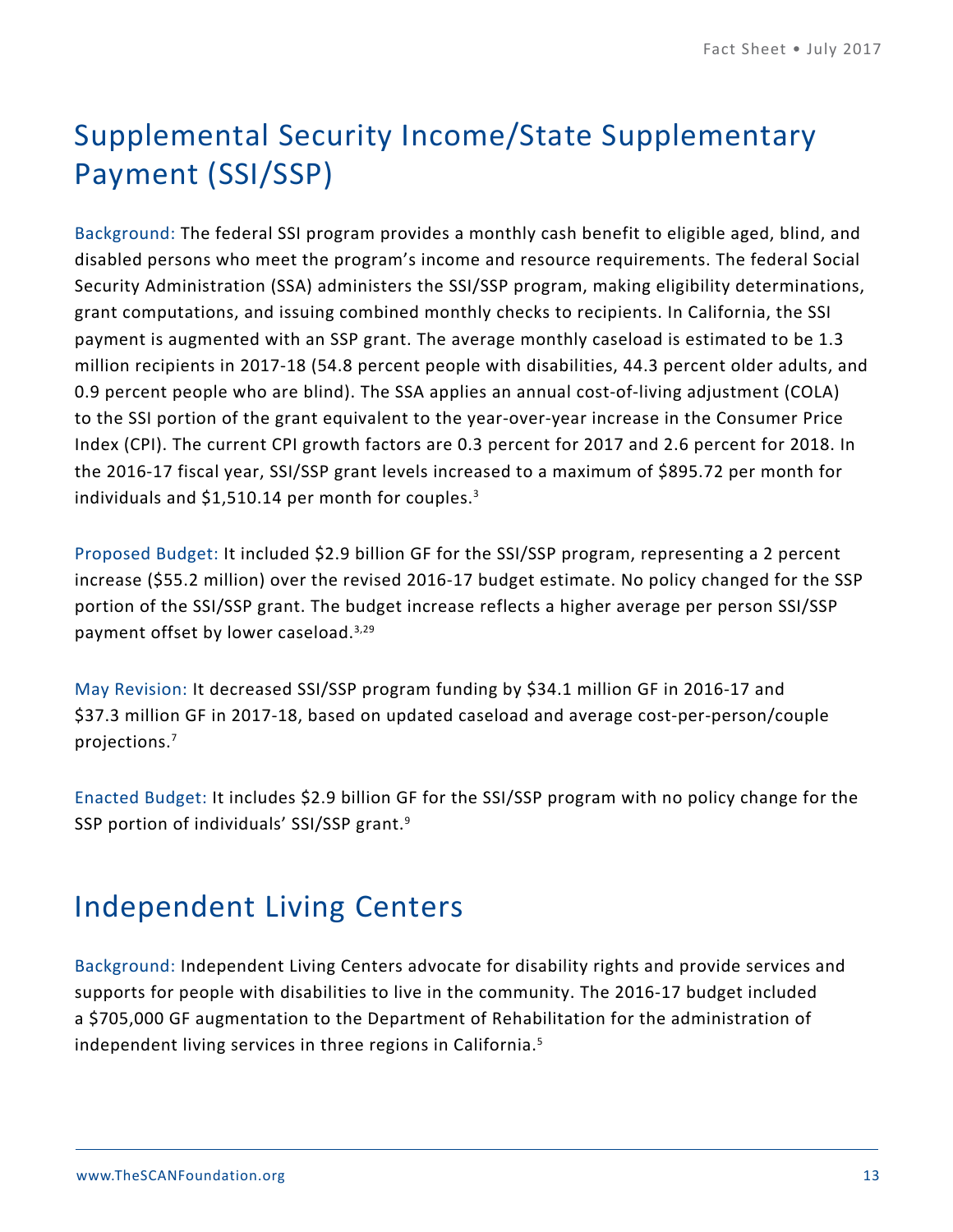Proposed Budget: It eliminated \$705,000 GF in ongoing supplemental funding for the three Independent Living Centers included in the 2016-17 Budget Act.3

May Revision: It maintained elimination of ongoing supplemental funding.<sup>30</sup>

Enacted Budget: It includes \$705,000 GF supplemental funding for three Independent Living Centers.31

### Home and Community-Based Services Waivers

#### Nursing Facility/Acute Hospital (NF/AH) Waiver Renewal

Background: The NF/AH Waiver offers services in the home or community to Medi-Cal beneficiaries who would otherwise receive care in a skilled nursing facility. Services include private duty nursing, case management, and personal care services.<sup>32</sup> DHCS developed and released a NF/AH Waiver renewal approved by CMS in November 2016. Enhancements in the renewal application include increased waiver capacity, localized comprehensive care management, a new enrollment standard that 60 percent of enrollments are from institutional settings, a shift to an aggregate cost neutrality, and integration of the In-Home Operations Waiver.6

Proposed Budget: It included \$9.8 million (\$4.9 million GF) for the NF/AH Waiver in the DHCS budget and proposed statutory changes to align with the renewal application submitted to CMS.<sup>6</sup>

May Revision: It decreased funding to \$8.9 million (\$4.5 million GF) to reflect anticipated lower costs related to a phase-in for new enrollees.

Enacted Budget: : It includes statutory changes to align with the renewal application submitted to  $CMS.<sup>23</sup>$ 

#### San Francisco Community Living Support Benefit Waiver/Assisted Living Waiver

Background: The San Francisco Community Living Support Benefit (CLSB) Waiver allows San Francisco city and county to offer community-based alternatives to residents of Laguna Honda Hospital or those at risk of institutionalization who are eligible for Medi-Cal.<sup>33</sup> CMS approved the CLSB Waiver for a five-year period, with an effective date of July 1, 2012. The San Francisco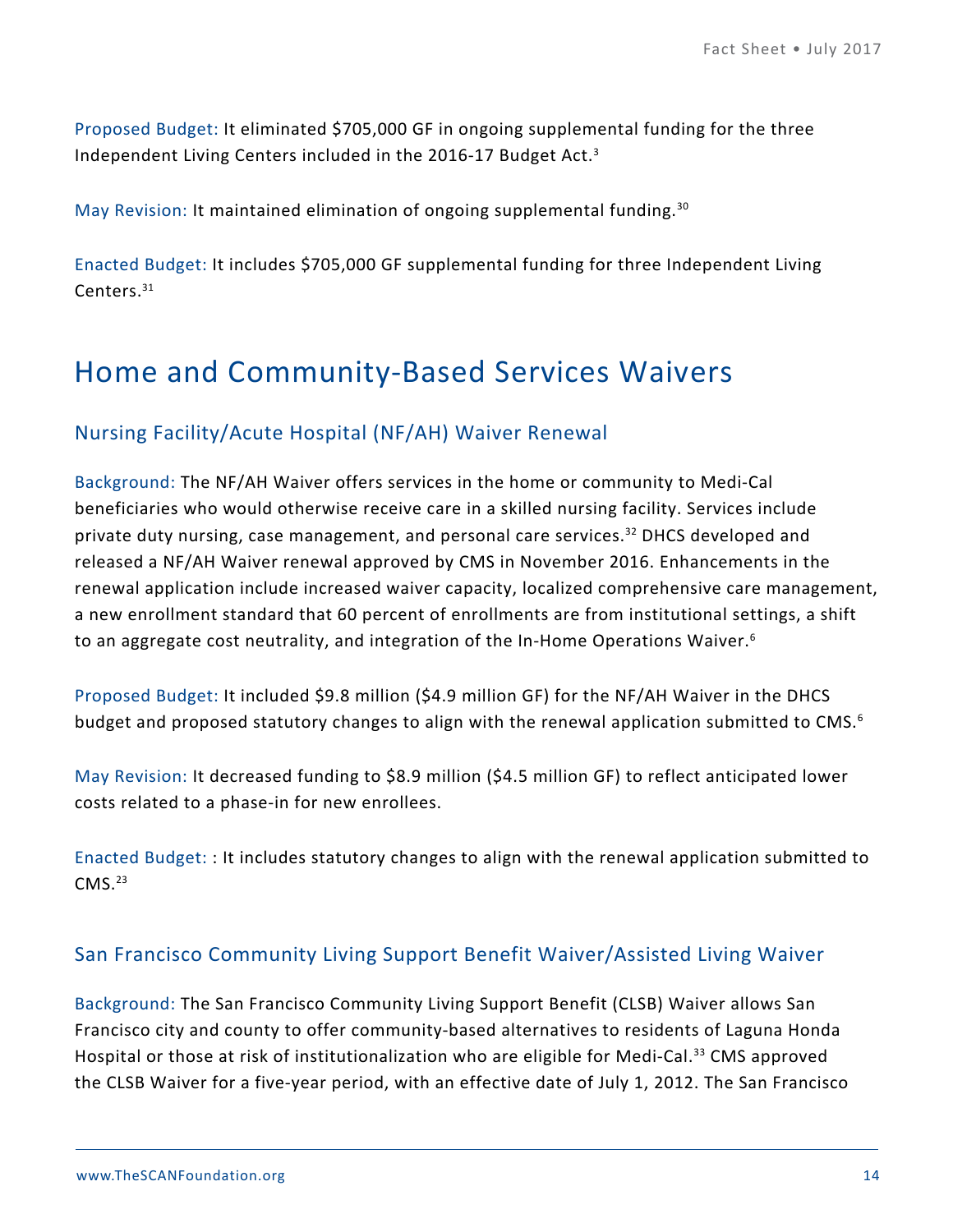Department of Public Health uses the waiver to assist eligible individuals to move into available community settings and to exercise increased control and independence over their lives. Waiver services include care coordination, enhanced care coordination, community living supports, behavior assessment and planning, as well as accessibility adaptations, and home-delivered meals.<sup>34</sup>

Proposed Budget: It sought to integrate the CLSB into the Assisted Living Waiver (ALW) and double the existing ALW capacity in San Francisco. Individuals participating in the CLSB would have transitioned to the ALW in July 2017.6

May Revision: It expanded this proposal to transition people to other services, including, but not limited to, other ongoing waiver programs.<sup>20</sup>

Enacted Budget: It includes statutory language to integrate CLSB into the ALW, and transition people to other services, including, but not limited to, other ongoing waiver programs as previously proposed.<sup>23</sup>

### Supplemental Funding

The following items were included as part of the final budget.

Long-Term Care Ombudsman Program: The Long-Term Care Ombudsman Program investigates and endeavors to resolve complaints made by, or on behalf of, individual residents in long-term care facilities including nursing homes, residential care facilities for the elderly, and assisted living facilities. The enacted budget includes a one-time, \$1 million augmentation to the Long-Term Care Ombudsman Program, drawn from the State Health Facilities Citation Penalty Account. This funding will enable unannounced monitoring visits, complaint investigation, as well as volunteer recruitment, training, and supervision. $9$ 

Traumatic Brain Injury (TBI) Program: In coordination with consumers and their families, seven service providers throughout California provide a coordinated post-acute care service model for persons with TBI, including supported living, community reintegration, and vocational supportive services. The enacted budget included an \$800,000 augmentation to the TBI Fund from the State Penalty Fund. This funding will maintain services to Californians with traumatic brain injury.<sup>9</sup>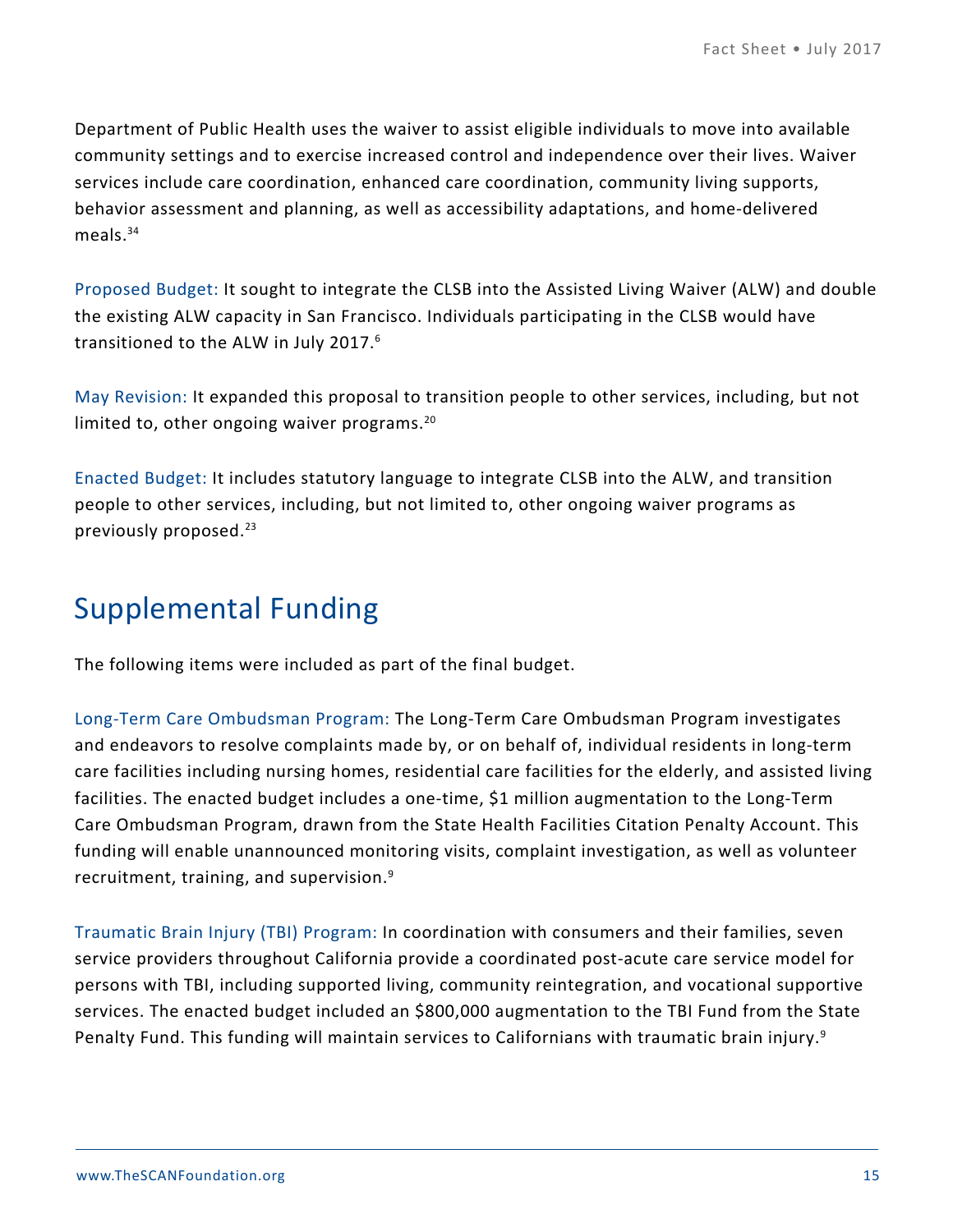California Senior Legislature: The California Senior Legislature (CSL) was established in 1980 to provide model legislation and advocate for the needs of California's older adults. The CSL is primarily funded by donations through an income tax check-off on state income tax returns. However, tax check-off contribution yields were not sufficient this year to sustain the program's operating expenses and one staff position. The enacted budget includes \$375,000 GF on a onetime basis for the CSL as a relief appropriation. This funding will support its basic administrative costs, allowing the CSL to continue.<sup>9</sup>

### References

- 1. California Attorney General. Proposition 2, state budget stabilization account, legislative constitutional amendment. 2014; [http://vig.cdn.](http://vig.cdn.sos.ca.gov/2014/general/pdf/proposition-2-title-summary-analysis.pdf) [sos.ca.gov/2014/general/pdf/proposition-2-title](http://vig.cdn.sos.ca.gov/2014/general/pdf/proposition-2-title-summary-analysis.pdf)[summary-analysis.pdf.](http://vig.cdn.sos.ca.gov/2014/general/pdf/proposition-2-title-summary-analysis.pdf) Accessed January 12, 2017.
- 2. California Department of Finance. 2017-18 California state budget. 2017; [http://www.ebudget.ca.gov/](http://www.ebudget.ca.gov/FullBudgetSummary.pdf) [FullBudgetSummary.pdf](http://www.ebudget.ca.gov/FullBudgetSummary.pdf). Accessed June 29, 2017.
- 3. California Department of Finance. 2017-18 governor's budget summary. 2017; [http://www.](http://www.ebudget.ca.gov/2017-18/pdf/BudgetSummary/FullBudgetSummary.pdf) [ebudget.ca.gov/2017-18/pdf/BudgetSummary/](http://www.ebudget.ca.gov/2017-18/pdf/BudgetSummary/FullBudgetSummary.pdf) [FullBudgetSummary.pdf](http://www.ebudget.ca.gov/2017-18/pdf/BudgetSummary/FullBudgetSummary.pdf). Accessed January 10, 2017.
- 4. California Department of Finance. Governor's budget summary, 2016-17. 2016; [http://www.](http://www.ebudget.ca.gov/2016-17/pdf/BudgetSummary/FullBudgetSummary.pdf) [ebudget.ca.gov/2016-17/pdf/BudgetSummary/](http://www.ebudget.ca.gov/2016-17/pdf/BudgetSummary/FullBudgetSummary.pdf) [FullBudgetSummary.pdf](http://www.ebudget.ca.gov/2016-17/pdf/BudgetSummary/FullBudgetSummary.pdf). Accessed January 11, 2016.
- 5. California Department of Finance. California state budget, 2016-17. 2016; [http://www.ebudget.](http://www.ebudget.ca.gov/2016-17/pdf/Enacted/BudgetSummary/FullBudgetSummary.pdf) [ca.gov/2016-17/pdf/Enacted/BudgetSummary/](http://www.ebudget.ca.gov/2016-17/pdf/Enacted/BudgetSummary/FullBudgetSummary.pdf) [FullBudgetSummary.pdf](http://www.ebudget.ca.gov/2016-17/pdf/Enacted/BudgetSummary/FullBudgetSummary.pdf). Accessed July 8, 2016.
- 6. California Department of Health Care Services. 2017-18 governor's budget highlights Department of Health Care Services. 2017; [http://www.](http://www.dhcs.ca.gov/Documents/FY-2017-18_GB_Highlights_011017.pdf) [dhcs.ca.gov/Documents/FY-2017-18\\_GB\\_](http://www.dhcs.ca.gov/Documents/FY-2017-18_GB_Highlights_011017.pdf) Highlights 011017.pdf. Accessed January 11, 2017.
- 7. California Department of Finance. 2017-18 May revision. 2017; [http://www.ebudget.](http://www.ebudget.ca.gov/2017-18/pdf/Revised/BudgetSummary/FullBudgetSummary.pdf) [ca.gov/2017-18/pdf/Revised/BudgetSummary/](http://www.ebudget.ca.gov/2017-18/pdf/Revised/BudgetSummary/FullBudgetSummary.pdf) [FullBudgetSummary.pdf](http://www.ebudget.ca.gov/2017-18/pdf/Revised/BudgetSummary/FullBudgetSummary.pdf). Accessed May 16, 2017.
- 8. Senate Bill 89 (Chapter 24, Statutes of 2017).
- 9. California Department of Finance. Entire Health and Human Services budget. 2017; [http://](http://www.ebudget.ca.gov/2017-18/pdf/Enacted/GovernorsBudget/4000.pdf) [www.ebudget.ca.gov/2017-18/pdf/Enacted/](http://www.ebudget.ca.gov/2017-18/pdf/Enacted/GovernorsBudget/4000.pdf) [GovernorsBudget/4000.pdf.](http://www.ebudget.ca.gov/2017-18/pdf/Enacted/GovernorsBudget/4000.pdf) Accessed July 10, 2017.
- 10. California Department of Finance. Governor's budget 2012-13; proposed budget summary. 2012; [http://www.ebudget.ca.gov/2012-13-EN/](http://www.ebudget.ca.gov/2012-13-EN/BudgetSummary/BSS/BSS.html) [BudgetSummary/BSS/BSS.html.](http://www.ebudget.ca.gov/2012-13-EN/BudgetSummary/BSS/BSS.html) Accessed May 16, 2017.
- 11. State of California. Proposal to the Center for Medicare and Medicaid Innovation: coordinated care initiative: state demonstration to integrate care for dual eligible beneficiaries. 2012; [http://](http://www.calduals.org/wp-content/uploads/2012/06/CADemoProposal0531121.pdf) [www.calduals.org/wp-content/uploads/2012/06/](http://www.calduals.org/wp-content/uploads/2012/06/CADemoProposal0531121.pdf) [CADemoProposal0531121.pdf.](http://www.calduals.org/wp-content/uploads/2012/06/CADemoProposal0531121.pdf) Accessed January 23, 2017.
- 12. Senate Bill 1008 (Chapter 33, Statutes of 2012).
- 13. California Department of Health Care Services. California bridge to reform demonstration (No. 11-W-00193/9), amendment coordinated care initiative. 2013; [http://www.dhcs.ca.gov/](http://www.dhcs.ca.gov/provgovpart/Documents/Waiver%20Renewal/CCI_SPA-Amend_061813.pdf) [provgovpart/Documents/Waiver%20Renewal/](http://www.dhcs.ca.gov/provgovpart/Documents/Waiver%20Renewal/CCI_SPA-Amend_061813.pdf) [CCI\\_SPA-Amend\\_061813.pdf.](http://www.dhcs.ca.gov/provgovpart/Documents/Waiver%20Renewal/CCI_SPA-Amend_061813.pdf) Accessed January 23, 2017.
- 14. The SCAN Foundation. California's coordinated care initiative: background and overview. 2012; [http://www.thescanfoundation.org/](http://www.thescanfoundation.org/california%E2%80%99s-coordinated-care-initiative-background-and-overview) [california%E2%80%99s-coordinated-care-initiative](http://www.thescanfoundation.org/california%E2%80%99s-coordinated-care-initiative-background-and-overview)[background-and-overview](http://www.thescanfoundation.org/california%E2%80%99s-coordinated-care-initiative-background-and-overview). Accessed January 20, 2017.